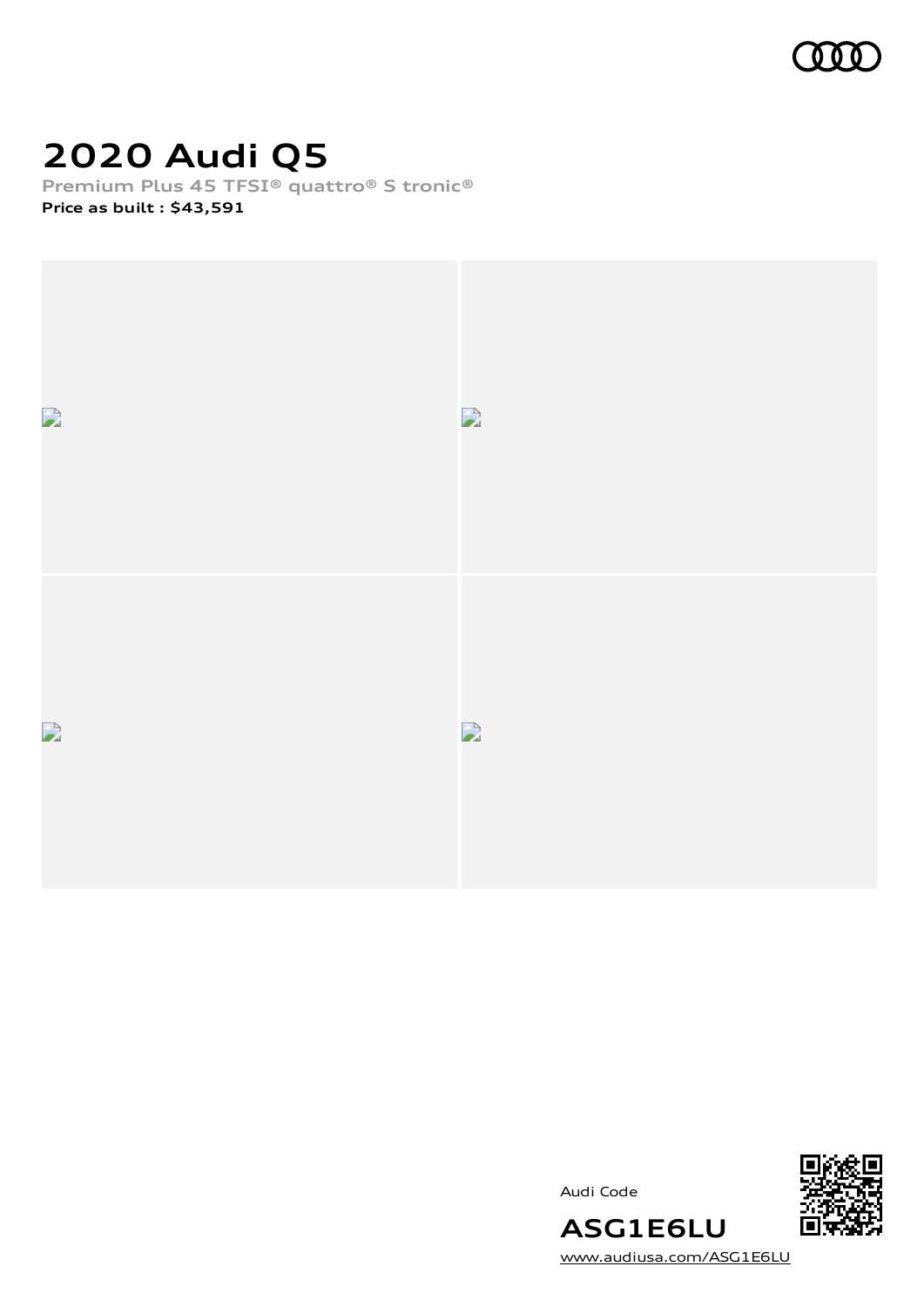#### **Audi 2020 Audi Q5** Premium Plus 45 TFSI® quattro® S tronic®

**Price as buil[t](#page-8-0)** \$43,591

#### **Exterior colour**

Moonlight Blue metallic

### $\overline{\phantom{a}}$

#### **Further Information**

|                 | N٥           |  |
|-----------------|--------------|--|
| Mileage         | 20,759 miles |  |
| Type of vehicle | Used car     |  |

**Warranty**

#### **Interior colour**

| Seats     | Atlas Beige              |
|-----------|--------------------------|
| Dashboard | Granite Gray/Atlas Beige |
| Carpet    | Granite Gray             |
| Headliner | Beige                    |

#### **Audi Code** ASG1E6LU

**Your configuration on www.audiusa.com** [www.audiusa.com/ASG1E6LU](https://www.audiusa.com/ASG1E6LU)

**Commission number** 2f1e9c060a0e09a9157f

#### **Technical Specifications**

| Engine type                  | 2.0-liter four-cylinder                       |
|------------------------------|-----------------------------------------------|
| stroke                       | Displacement/Bore and 1,984/82.5 x 92.8 cc/mm |
| Torque                       | 273 lb-ft@rpm                                 |
| Top track speed              | 130 mph mph                                   |
| Acceleration (0 - 60<br>mph) | 5.9 seconds seconds                           |
| Recommended fuel             | Premium                                       |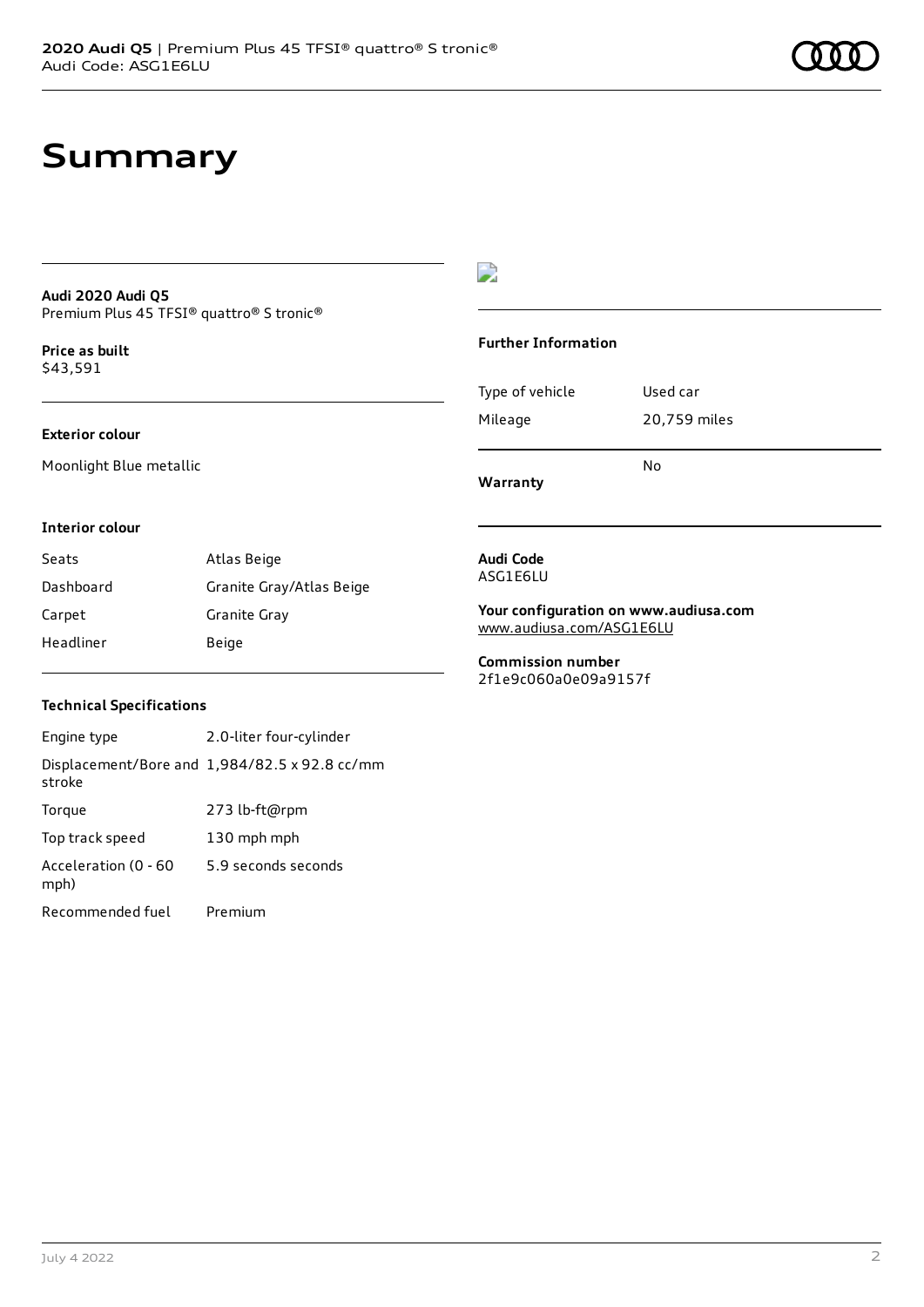

# **Standard features**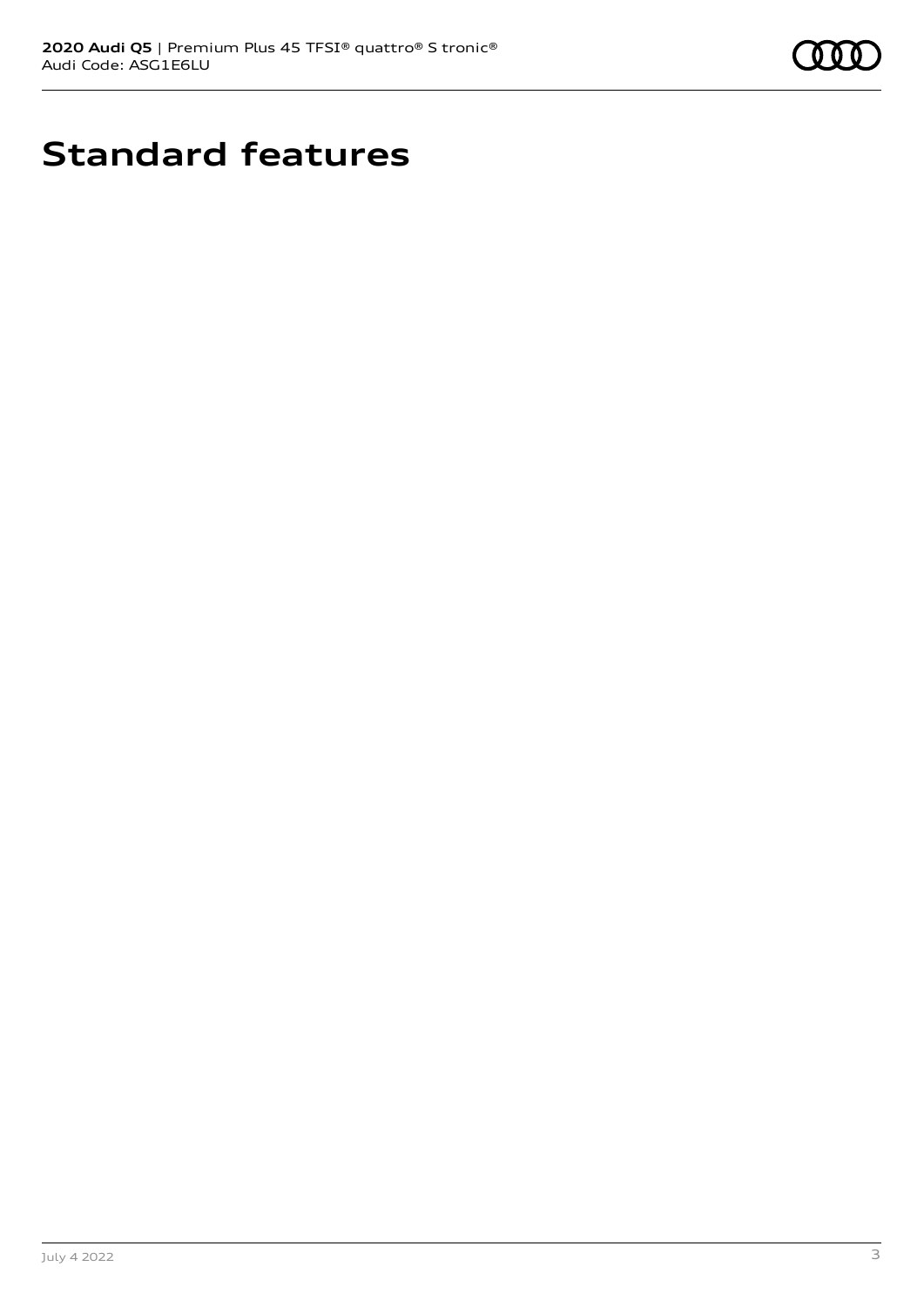# **Dealer remarks**

Clean CARFAX.

Posted Pricing on all vehicles.

Certified. Audi Certified pre-owned Details:

\* Limited Warranty: 12 Month/Unlimited Mile beginning after new car warranty expires or from certified purchase date

- \* Warranty Deductible: \$0
- \* Vehicle History
- \* 300+ Point Inspection

\* Includes 24/7 Roadside Assistance emergency towing, collision, jump start, flat tire change, emergency fuel service, lock-out service, extrication service, Audi assist, CARFAX Vehicle History Report and SiriusXM satellite radio complimentary 90 day subscription. If Audi New Vehicle Limited Warranty (NVLW) coverage remains at time of CPO purchase, CPO Limited Warranty Coverage commences upon expiration of NVLW and continues until 5 years from vehicle's original in-service date with no mileage limitation. If NVLW coverage has expired at time of CPO purchase, CPO Limited Warranty coverage commences at time of purchase and continues for 12 months with no mileage limitation. Limited warranty is transferable between private parties.

\* Transferable Warranty

\* Roadside Assistance

Odometer is 15693 miles below market average! 22/28 City/Highway MPG

Audi North Park is very proud to offer this charming 2020 Audi Q5 45 Premium Plus. Well equipped with 10 Speakers, 4-Wheel Disc Brakes, 5.302 Axle Ratio, ABS brakes, Air Conditioning, Alloy wheels, AM/FM radio, Audi smartphone interface (Apple CarPlay/Android Auto), Auto High-beam Headlights, Auto-dimming Rear-View mirror, Automatic temperature control, Brake assist, Bumpers: body-color, Compass, Delay-off headlights, Driver door bin, Driver vanity mirror, Dual front impact airbags, Dual front side impact airbags, Electronic Stability Control, Emergency communication system: Audi connect CARE, Exterior Parking Camera Rear, Four wheel independent suspension, Front anti-roll bar, Front Bucket Seats, Front Center Armrest, Front dual zone A/C, Front fog lights, Front reading lights, Garage door transmitter: HomeLink, Genuine wood console insert, Genuine wood dashboard insert, Genuine wood door panel insert, Heated 8-Way Power Front Bucket Seats, Heated door mirrors, Heated front seats, High intensity discharge headlights: Xenon plus, Illuminated entry, Leather Seating Surfaces, Leather Shift Knob, Leather steering wheel, Low tire pressure warning, Occupant sensing airbag, Outside temperature display, Overhead airbag, Overhead console, Panic alarm, Passenger door bin, Passenger vanity mirror, Power door mirrors, Power driver seat, Power Liftgate, Power passenger seat, Power steering, Power windows, Radio data system, Radio: Audi Sound System w/7 Display, Rain sensing wipers, Rear air conditioning, Rear anti-roll bar, Rear fog lights, Rear reading lights, Rear seat center armrest, Rear window defroster, Rear window wiper, Remote keyless entry, Roof rack, Security system, Speed control, Speed-sensing steering, Speed-Sensitive Wipers, Split folding rear seat, Spoiler, Steering wheel mounted audio controls, Tachometer, Telescoping steering wheel, Tilt steering wheel, Traction control, Trip computer, Turn signal indicator mirrors, Variably intermittent wipers, and Wheels: 18 5-Arm-Turbine Design.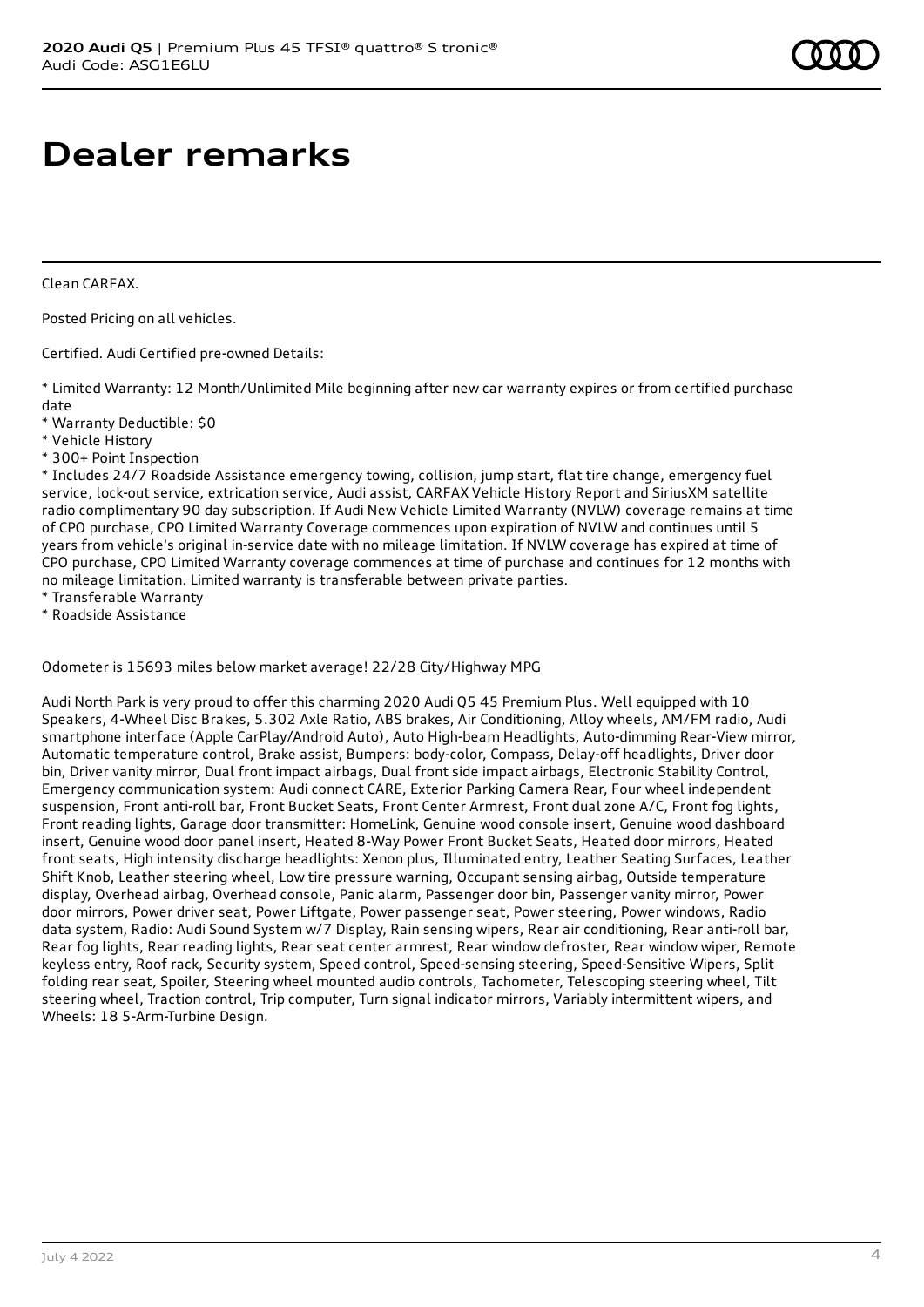# **Technical Specifications**

technology Transmission Seven-speed S tronic® dual-clutch

automatic transmission

### **Engineering | Performance**

| Engine type                                 | 2.0-liter four-cylinder                       | Steering type                              | Electromechanical power steering                                     |
|---------------------------------------------|-----------------------------------------------|--------------------------------------------|----------------------------------------------------------------------|
| Power Level                                 | 45                                            |                                            | system                                                               |
| Displacement                                | 2.01                                          | Turning diameter, curb- 38.4 ft<br>to-curb |                                                                      |
| Max. output ps/hp                           | 248 @ rpm                                     | Steering ratio                             | 15.8:1                                                               |
| Towing capacity                             | 4,400-lb lb                                   |                                            |                                                                      |
| Torque                                      | 273 lb-ft@rpm                                 | Suspension                                 |                                                                      |
| Valvetrain                                  | 16-valve DOHC with Audi valvelift<br>system   | Front axle                                 | Five-link front suspension                                           |
| Acceleration (0 - 60<br>mph)                | 5.9 seconds seconds                           | Rear axle                                  | Five-link rear suspension                                            |
| Engine block                                | Cast-iron                                     |                                            |                                                                      |
| Induction/fuel injection Turbocharged/TFSI® |                                               | <b>Brakes</b>                              |                                                                      |
| Cylinder head                               | Aluminum-alloy                                | Front brakes                               | 13.3 (ventilated disc) in                                            |
| stroke                                      | Displacement/Bore and 1,984/82.5 x 92.8 cc/mm | Rear brakes                                | 13.0 (ventilated disc) in                                            |
| Top track speed                             | 130 mph mph                                   | <b>Body</b>                                |                                                                      |
| <b>Electrical system</b>                    |                                               | Material                                   | Multi-material body construction<br>(steel and aluminum composition) |
| Alternator                                  | 110-150 A                                     |                                            |                                                                      |
| Battery                                     | 420 A/75 Ah                                   | <b>Warranty   Maintenance</b>              |                                                                      |
| <b>Transmission   Drivetrain</b>            |                                               | Warranty                                   | 4-year/50,000-mile Audi New<br>Vehicle Limited Warranty              |
| Drivetrain type                             | quattro® all-wheel drive with ultra®          |                                            |                                                                      |

**Steering**

## **(1/2)**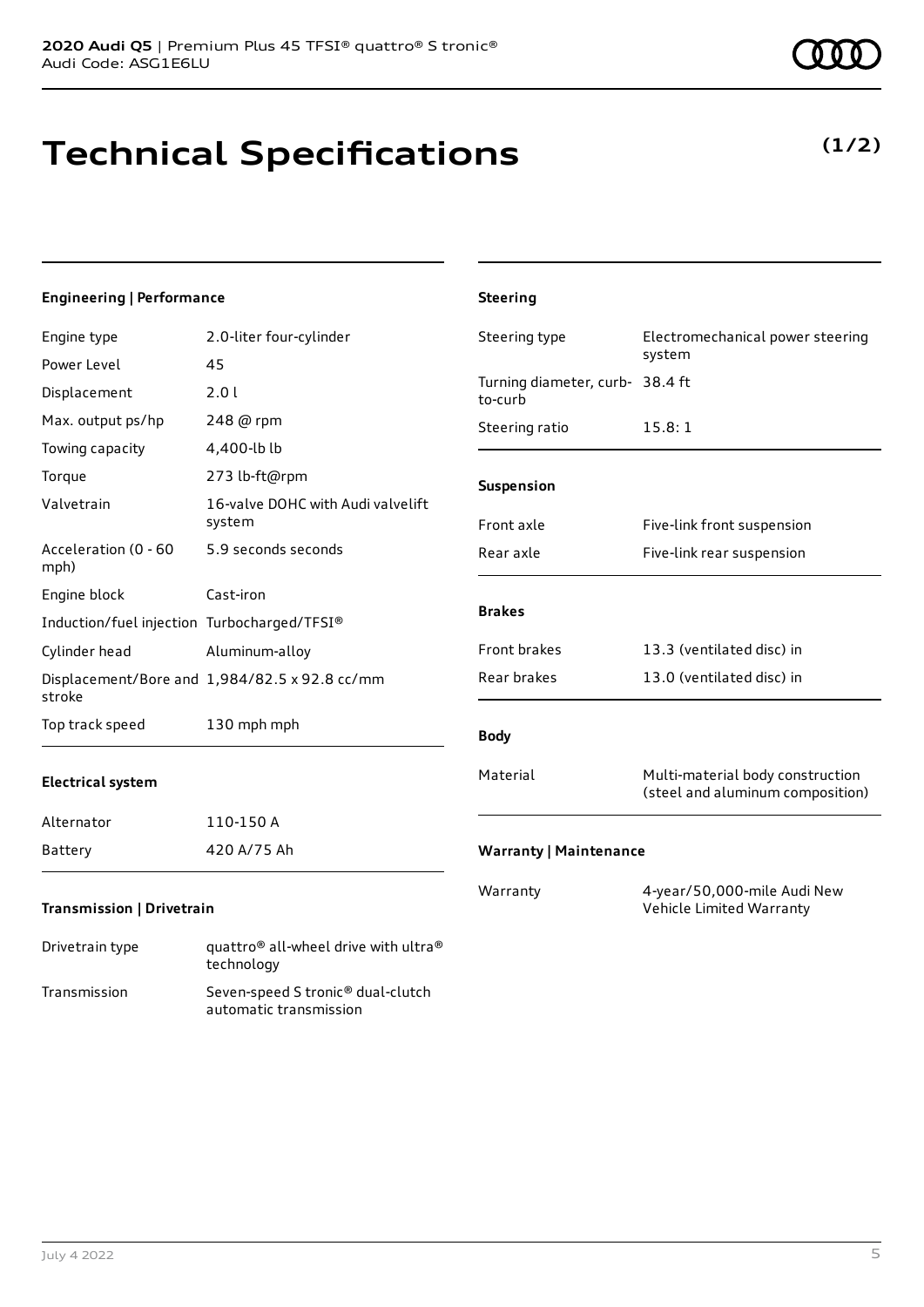# **Technical Specifications**

### **Exterior Measurements**

| Height                           | 65.3 in  |
|----------------------------------|----------|
| Overall width without<br>mirrors | 74.5 in  |
| Length                           | 183.6 in |
| Wheelbase                        | 111.0 in |
| Drag coefficient                 | 0.32 Cw  |
| Overall width with<br>mirrors    | 84 3 in  |
| Track rear                       | 63.3 in  |
| Track front                      | 63.6 in  |
| Curb weight                      | 4045 lb  |
| Ground clearance,<br>loaded      | 8.2 in   |

#### **Interior measurements**

| Seating capacity                          | 5                      |
|-------------------------------------------|------------------------|
| Shoulder room, rear                       | 56.5 in                |
| Head room with front<br>sunroof           | 40.2 in                |
| Leg room, rear                            | 37.8 in                |
| Shoulder room, front                      | 57.7 in                |
| Head room with rear<br>sunroof            | 37.7 in                |
| Head room, rear                           | 39.3 in                |
| Leg room, front                           | 41.0 in                |
| Head room, front                          | 41.7 in                |
| Cargo volume, rear<br>seatbacks up/folded | 25.1/53.1 cu ft, cu ft |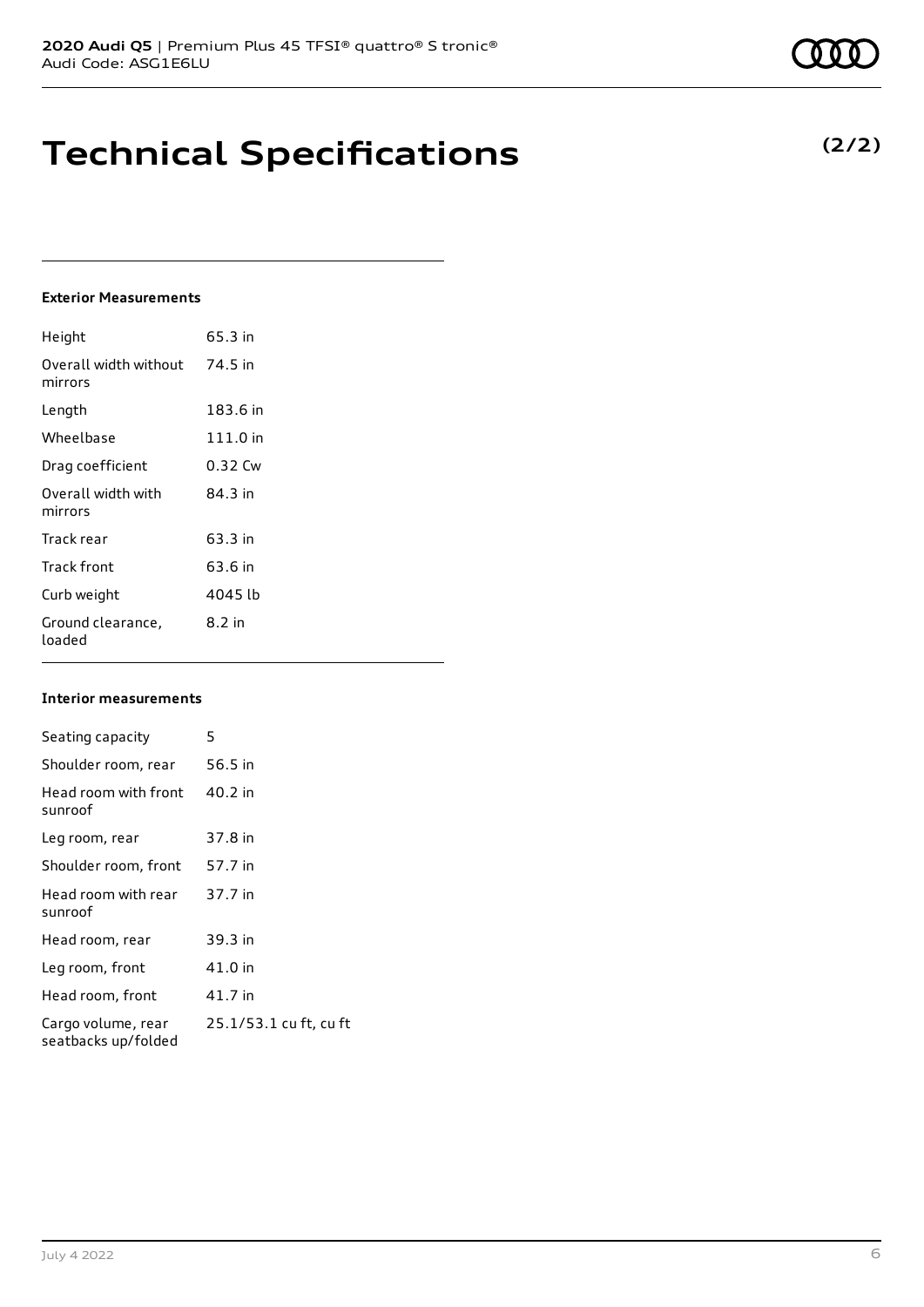# **Consumption- and emission**

**Consumption by NEDC**

combined 24 mpg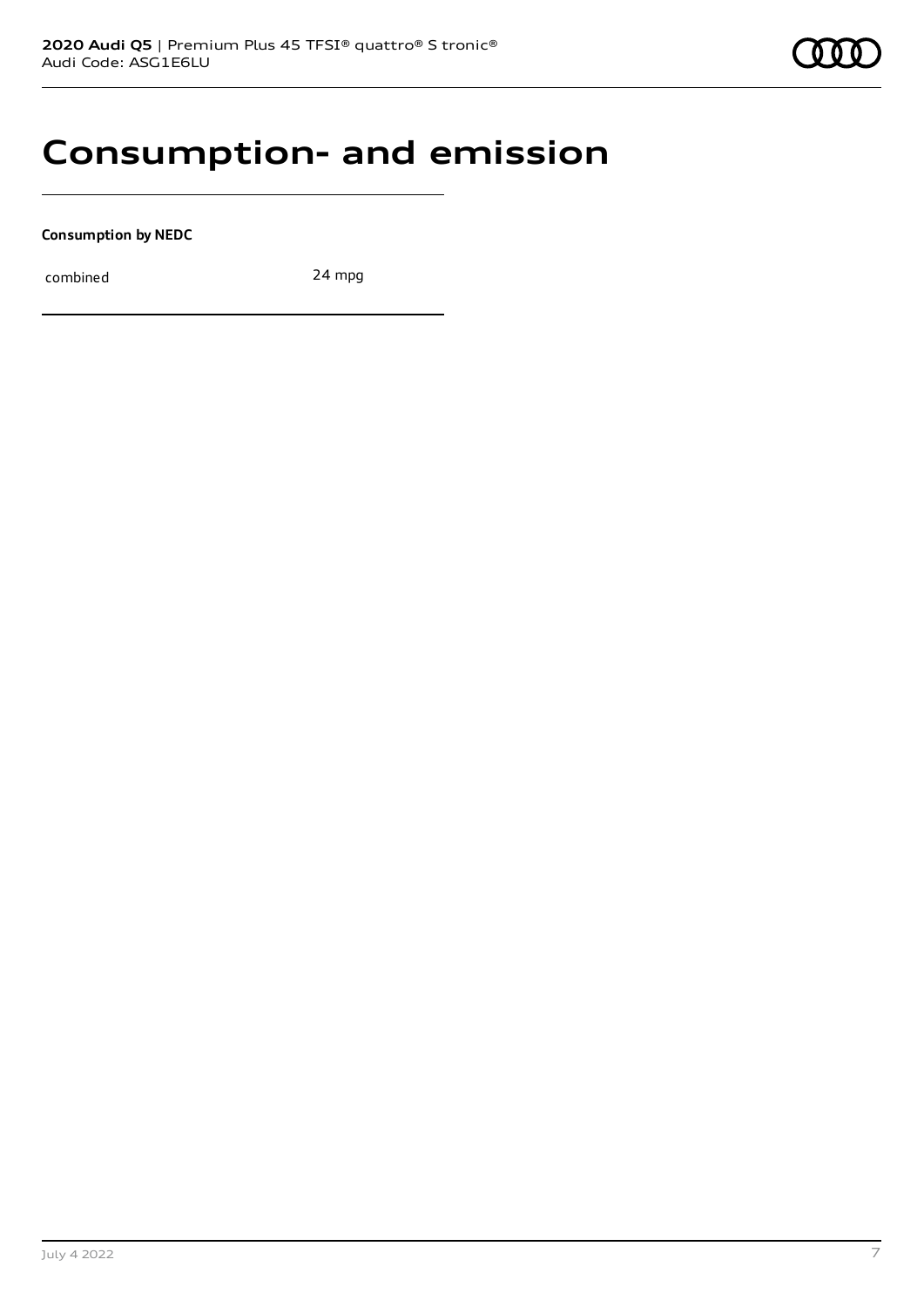# **Contact**

Dealer **Audi North Park**

15678 Interstate 35 N 78154 Selma TX

Phone: 2109606000 FAX: 2102479577

www: [https://www.audinorthpark.com](https://www.audinorthpark.com/)